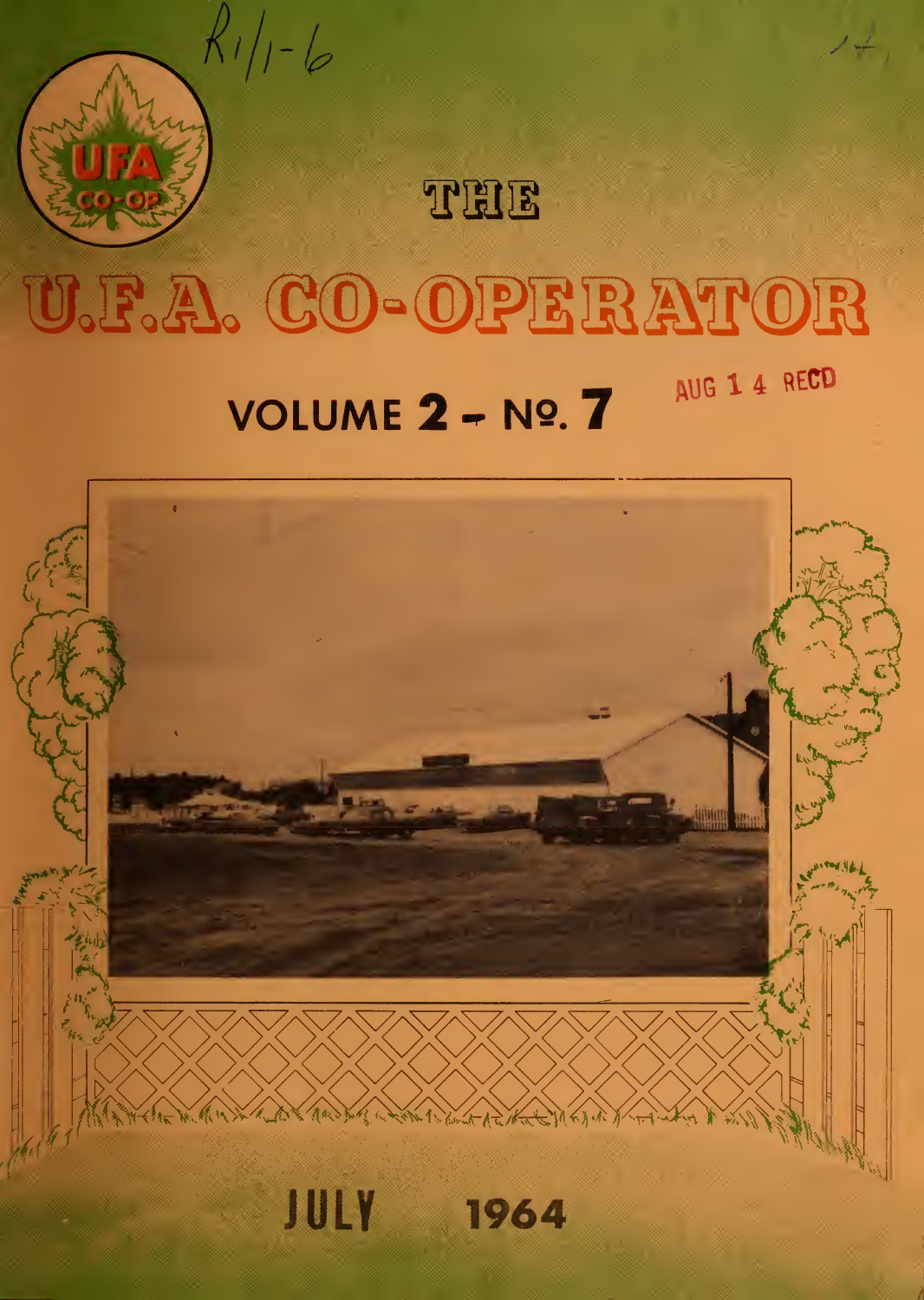### MEET THE GANG



Mr. Ed. Hutchison

Mr. Ed. Hutchison was born on a farm at Carstairs, Alberta. When he was twelve years old he moved to Calgary where he completed his education. After finishing High School he farmed with his brother at Olds until he was employed by Maple Leaf Petroleum in 19 37 . He worked with Gordon Brazeau at the Calgary Petroleum Warehouse and his first job was painting oil drums and filling tank trucks. He was promoted to Office Clerk and a year later was transferred to the Edmonton Warehouse. In 19 39 he was moved to Calgary as stock clerk in the Main Office of Maple Leaf Petroleum Limited.

He joined the Royal Canadian Air Force in 19 42 and at the end of the war re turned to Maple Leaf Petroleum at Calgary, as Warehouse Superintendent, pending the return of Gordon Brazeau from the Services. Ed has the distinction of having worked in every depart ment of the Petroleum Division and the knowledge gained through this ex perience is invaluable in his present position as Supervisor of Petroleum Accounting.

One enjoyable experience that Ed. re calls vividly is a visit to the Arneson Agency while relieving Cec Robb who was Area Supervisor of the Goose Lake Line. Jake Frey who later served as President of U.F.A. Co-op Limited was then Agent at Arneson. The roads were practically impassible due to rain and Ed. was concerned as to how he could get to the agency from Acadia Valley. Jake saved the day by arriving with his jeep and Ed. recalls that the ride from Acadia Valley to Arneson was something to remember. The enjoyable part of the whole trip was the bounteous bachelor supper that Jake prepared by lamp light.

Ed. is a member of Pleasant Heights United Church and takes an active in terest in community affairs. He has CONTINUED ON PAGE <sup>4</sup>

### INFORMATION SERVICE

During the latter part of June, Dean Lien of the Information Service Depart ment, attended the Human Relations Institute at Ft. Qu'Appelle, Saskatchewan

Along with thirty other people from across Western Canada, Dean spent ten days discussing and evaluating the various aspects of group behavior. The Institute deals primarily with group reactions and the inter-relationships of individ uals within the group.

Jack Cotton, Credit Department, Ed Hutchison, Petroleum Accounting, and John Richardson, Area Petroleum Supervisor, attended the recent Co-operative Information Course at Co-op College. This course in mid June is one of three such Information Courses offered each year at the College. The course deals specifically with the organization and structure of Co-operatives.

On May 15 Mr. Gordon Chisholm was presented with a certificate of Profi ciency in Business Administration by the Mount Royal College. During the extensive two semester course Gordon covered such subjects as Financial Function, Personnel, Production, Marketing and Management.

The Course taken is part of a complete programme that will result in a diploma for Gordon.

#### COVER

The new Vermilion Farm Supply Depot opened June 16, 196 4. Facilities will be completed in Camrose and Grimshaw by the end of September.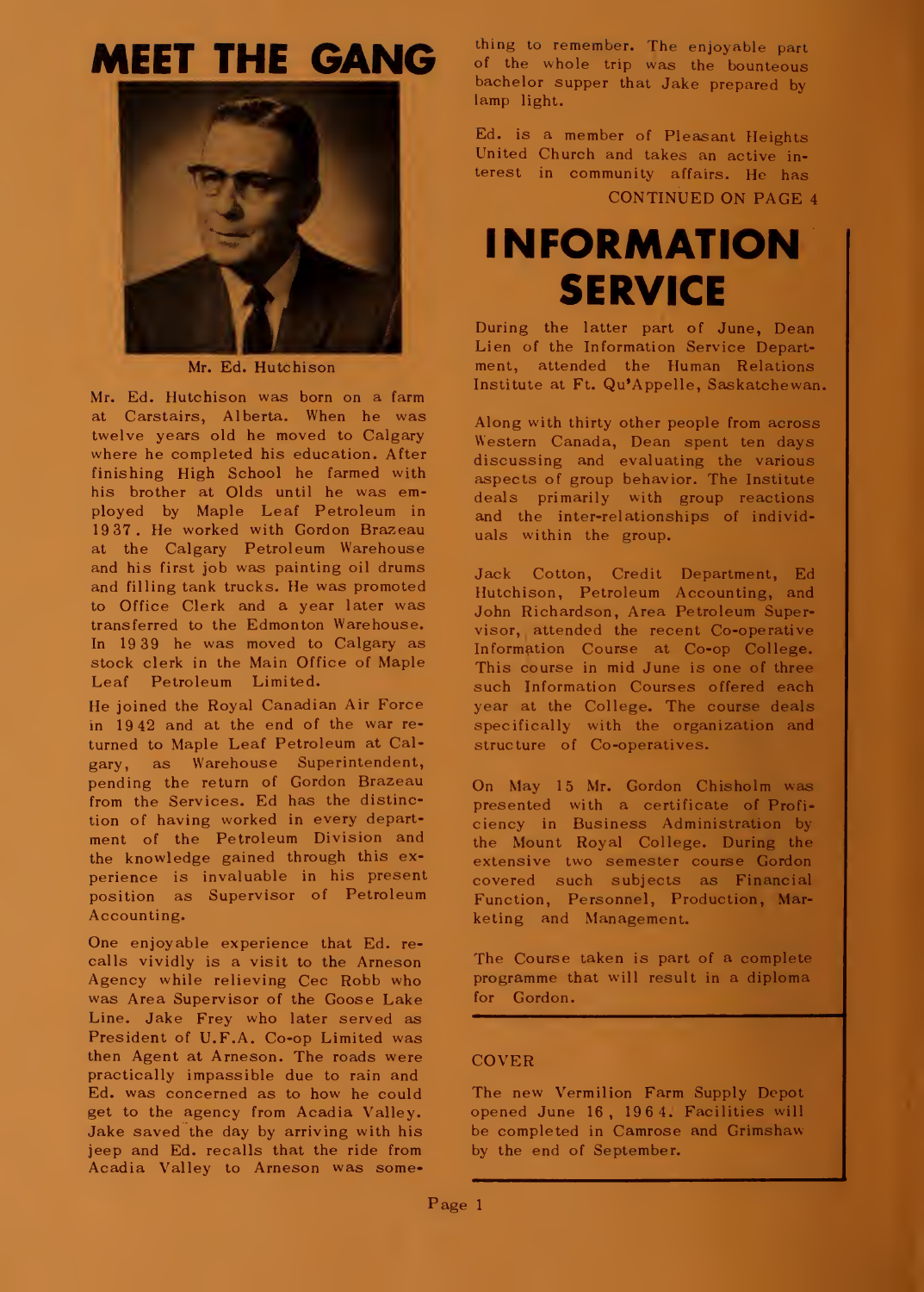### FARM SUPPLY DIVISION

19 6 <sup>4</sup> seems to be shaping up as a re cord year for the U.F.A. Co-op Farm Supply Division. In March we reached our first \$10 0,000.00 day and in the month of June we achieved our first \$1,000,000.00 month with sales of \$1,020,130.00. This is one more mile stone to be recorded in the growth of a Farm Organization with a proven record and purpose.

The opening of the Vermilion Farm Supply Depot on June 16, 19 <sup>6</sup> 4, was one of the highlights of the current year. Over 2,500 people took advantage of a cool day to drop in and visit with the Directors, Delegates and Staff. Enthu siasm was overwhelming with members coming from as far north as St. Paul, south from Alliance, west from Vegreville and as far east as the border. The Vermilion Depot is doing extremely well in spite of the dry weather in that area and additional staff has been hired to maintain service to members.



Mr. George Sayle, President of U.F.A. Co-op presenting a portable T.V. to Mr. J.K. Nichol of Kitscoty, winner of the Grand Door Prize on opening day at Vermilion.



The location of the new Vermilion Farm Supply Depot makes it very easy for farm trucks to pick up supplies. Also there is ample parking both in the yard and beside the warehouse.



During the day a draw was made every hour for a prize - the Grand Prize was a portable Television set. Above are Gordon Agar of Head Office and Metro Starchuk from the Edmonton Centre checking the entries for one of the draws.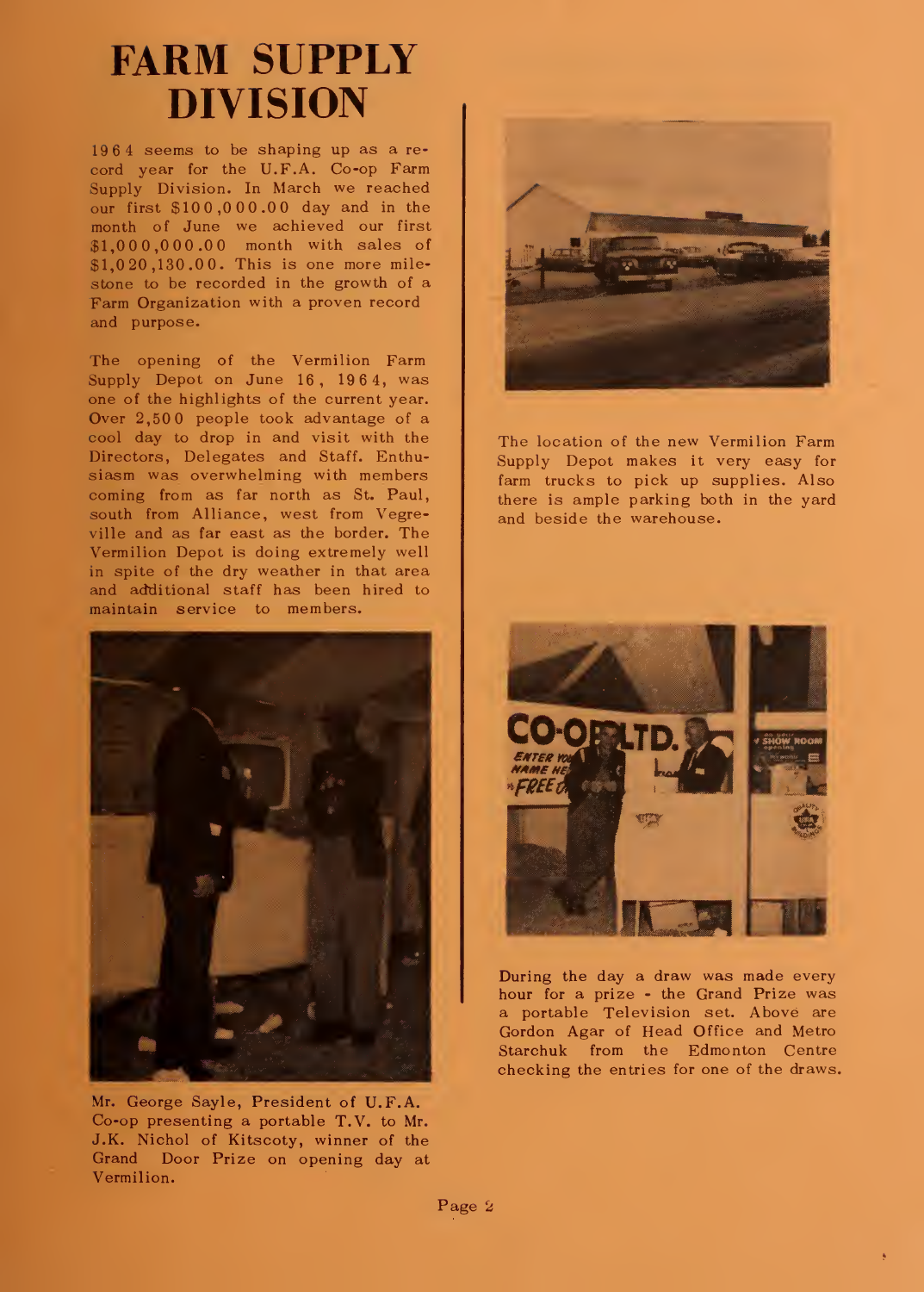

Harry Koshman, manager of the Vermilion Farm Supply Depot, has been with U.F.A. Co-op Farm Supply Division in Edmonton for the past seven years. Harry's farm ing knowledge and experience make him a most capable manager. Harry will be assisted by Clarence Duckett.



Tremendous crowds on opening day forc ed Ward Smith to take a telephone call outside of the Depot. In the foreground are metal stock tanks on display.



Inside the office we see John Dueck talking to one of the first customers to visit Vermilion Farm Supply Depot.



A view of the spacious interior of the Depot.



An aerial view of the entire yard as seen through the dust screen of a local el evator.

Page 3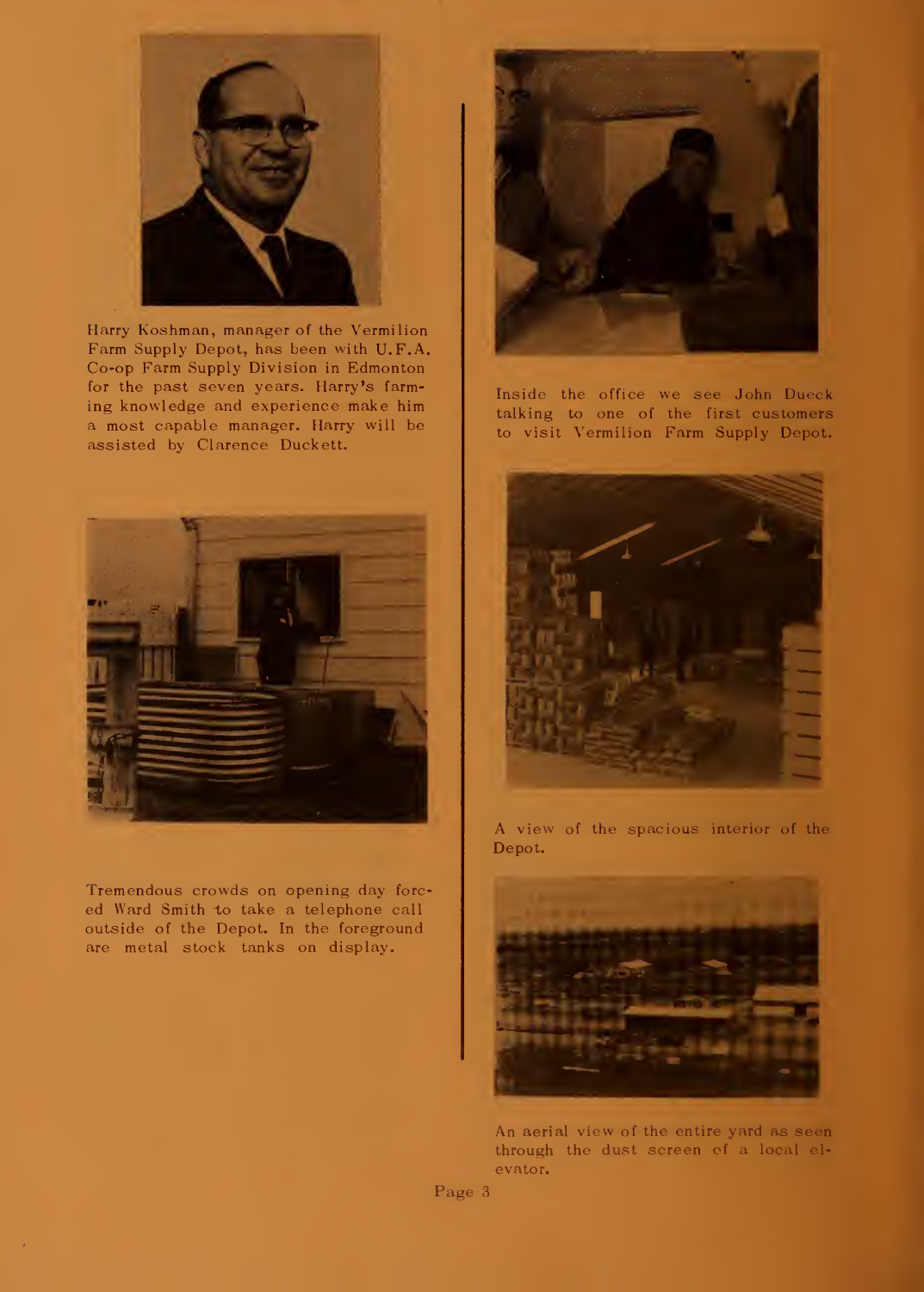

Throughout the day continuous on the spot broadcasts were made from the Farm Supply Depot. Above we see Ward Smith chatting with Wes Saunders of C.K.S.A. Radio of Lloydminster. Another announcer perhaps known to some U.F.A. people was Ron McFayden. Ron's wife Lillian worked at one time in our Lethbridge Farm Supply Centre.

Construction has begun on the Camrose Farm Supply Depot with the completion date set for September. In the meantime a temporary building has been construct ed and staff is available to distribute limited stocks. Other merchandise is available on reshipment through the Edmonton Farm Supply Centre. Construction is also under way on the Grimshaw Farm Supply Depot with completion date scheduled for August.

When the three new outlets are opened it will bring the total outlets to eight, extending service to the U.F.A. Co-op membership throughout Alberta.

#### CONTINUED FROM PAGE <sup>1</sup>

served as a Boy Scout Leader for eight years and tries to combine his Boy Scout activities with his favorite pastimes of hunting and fishing. Ed. and his wife, Hope, have one son who has just completed his second year Universitv.

Ed. transferred to U.F.A. Co-op Limited in 19 57 when Maple Leaf Petroleum was purchased by U.F.A. Co-op and recently received a gold watch, a twenty five year service award. We trust he will be around U.F.A. Co-op Office for many years to come.

### DIESEL FUEL

Maple Leaf Diesel Fuel is manufactured according to rigid specifications for use in diesel type engines, to insure max imum power and mileage. Specifications are changed for cold weather in order to insure a satisfactory pour test in operations for severe climates.

Combustion in diesel engines is the chemical combination of the Hydrocarbon fuel with the oxygen of the air. During this reaction, heat is produced and the products of complete combustion are carbon dioxide and water. Al though almost entirely composed of carbon and hydrogen, all normal diesel fuels also contain small amounts of sulpher which burn to give sulpher dioxide together with a much smaller amount of sulpher trioxide. Water is exhausted as water vapour. If there is not enough air, or enough time for complete combustion, some free carbon will be produced and intermediate oxidation products will appear in the exhaust gases. This incomplete reaction will reduce the amount of heat evolved. Because insufficient air will cause incomplete combustion and give less heat, diesel engines are always provided with more than the theoretical amount of air required for combustion.

The diesel engine uses heat produced by the compression of air to ignite its fuel. Maximum air temperatures in diesel engines normally vary between 950° F. and 1150<sup>o</sup> F. according to the compression pressure. As the spontaneous ignition temperatures of diesel fuel that is, the temperature at which it will catch fire without the presence of a flame  $\cdot$  is usually well below  $900^{\circ}$  F., the fuel will readily ignite under normal engine conditions.

Maple Leaf Diesel Fuel is manufactured to provide the highest performance as far as combustion characteristics are concerned.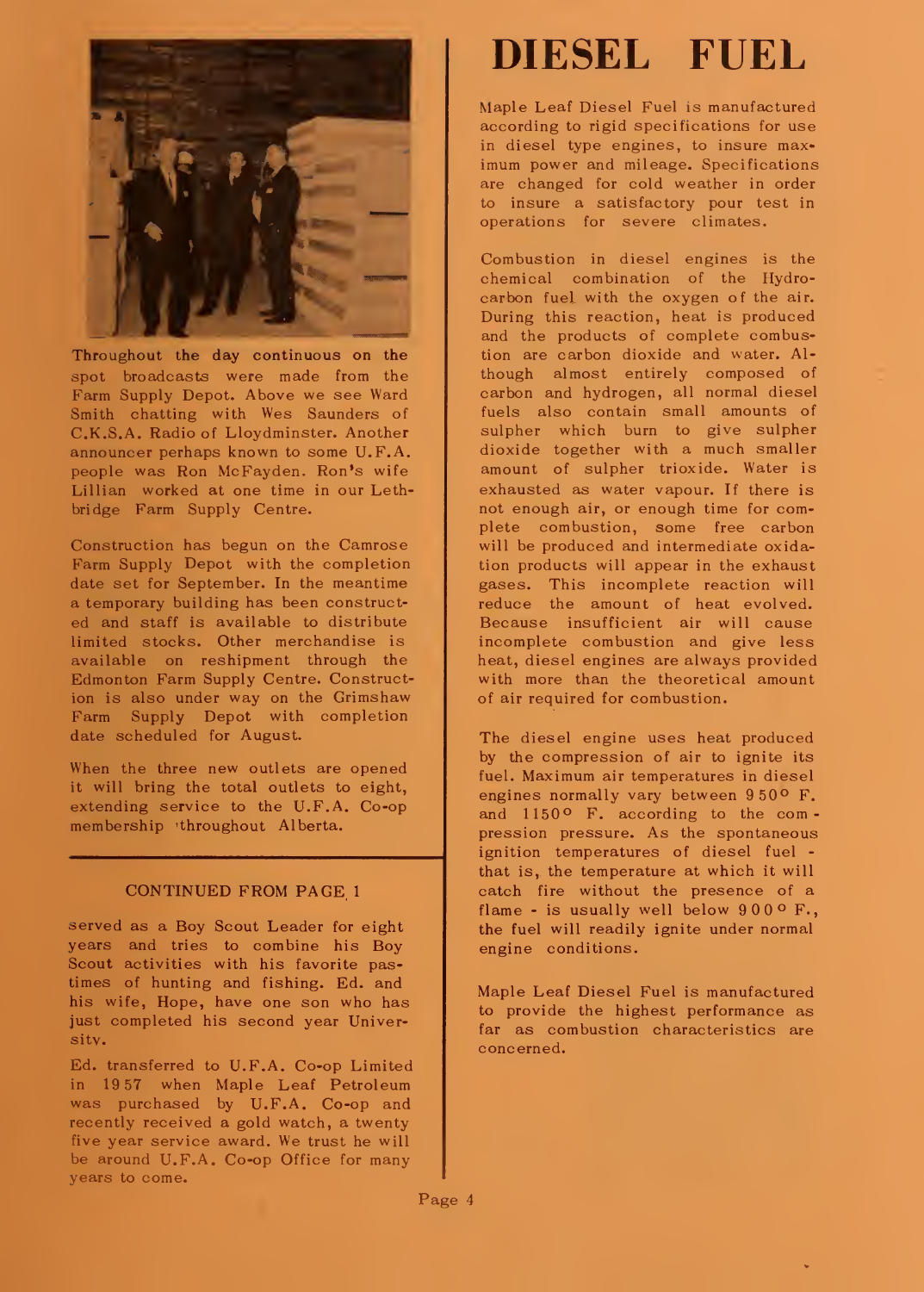#### DALUM OPEN HOUSE



On June 17, some 150 to 200 people visited the Dalum agency to congratulate John Andersen on his twenty five years of service in this community.

During these years John has built his business from a 27,000 gallon a year agency to over 300,000 gallons per year. Prior to 19 38 John P. Andersen was farming his mother's farm and fix ing tractors for his neighbors and himself half a mile south of their present location. He then bought a  $1\frac{1}{2}$  ton single wheel G.M.C. truck with a Buick engine. This truck had an eighty bushel grain box with which John hauled grain. John being part of an active U.F.A. Co-op local helped organize several meetings during the fall of 19 38 and spring of 19 39 , to set up a bulk U.F.A. petroleum outlet in this district.

Head Office was contacted and it was arranged to have Mr. Priestley and Mr. Riley attend a meeting to start a bulk agency on a trial basis. Product would be picked up at Drumheller. The first plant consisted of a platform and about thirty five steel drums. John would get orders, take them to Drumheller, have them filled and deliver them to his customers. This agency was showing good progress and allowed John to purchase a two ton 19 37 Ford truck. This truck enabled him to haul twenty one drums and he obtained his requirements direct from the Calgary refinery. His first commission statement showed he had earned a gross of \$9 3.32. He worked from this platform through the winter and at the same time built his first service station with retail pumps. In the spring of 19 40 he erected his first bulk oil warehouse with several underground tanks. All drums were filled over a scale with a hand pump. John worked very hard in the Service Station and Bulk Agency welding and doing mechanical work for his customers and neighbors. He found he had no time to do his cooking and in 19 42 he found the girl he was looking for, Nora Jensen. John and his bride moved into living q uarters adjoining the Service Station. John and Nora now have three children - Phyllis, teaching in Standard, Raymond and Jean, who are still going to school. They own their home in Dalum and the Bulk Plant with its two stall garage. They have had many good and tiring days down through the past years, but we are sure they have enjoyed their twenty five years serving farm people in this area.

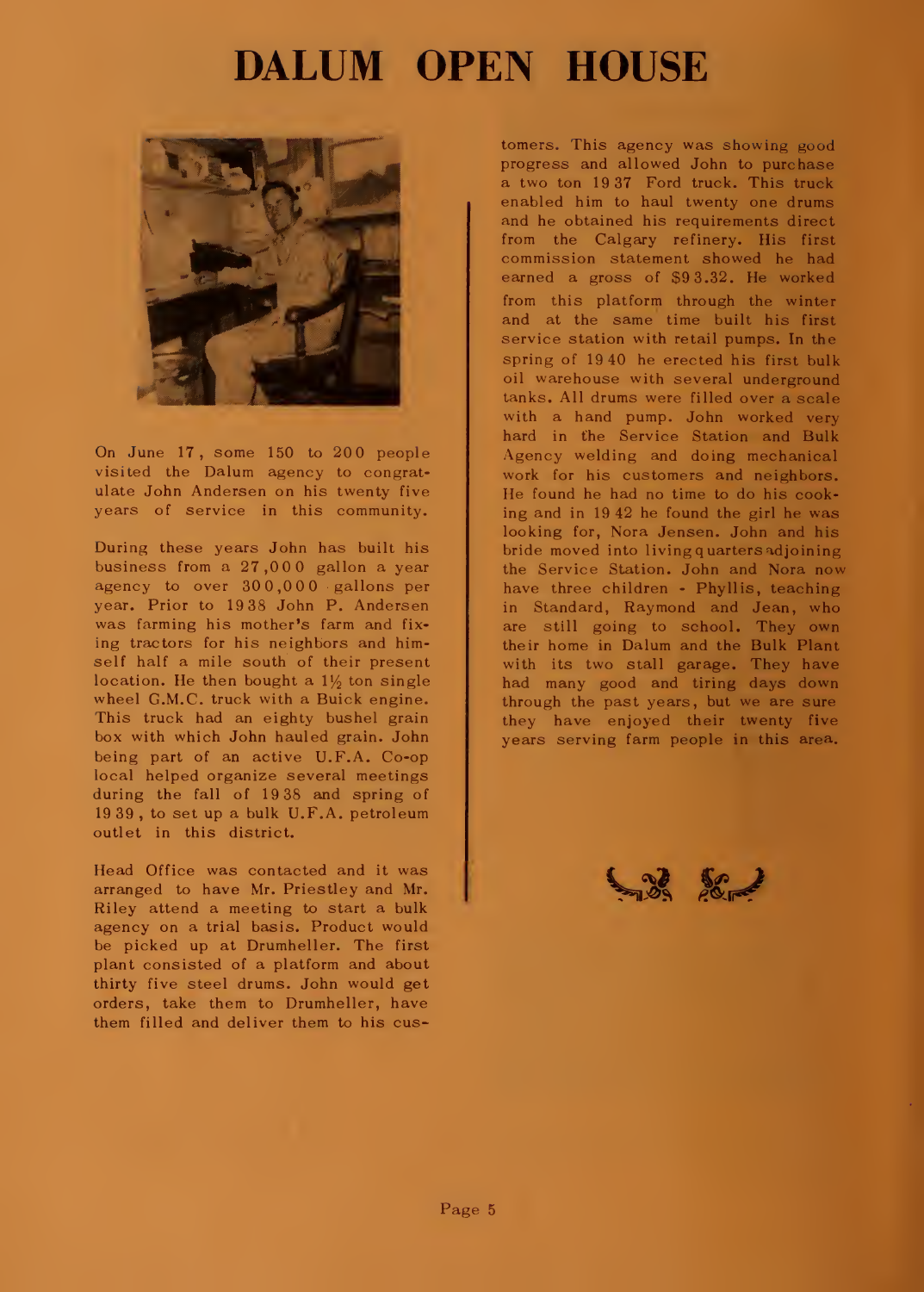

The Andersen Family Phyllis, Raymond, Mrs. Mr. Andersen , Jean

We congratulate you and your family and hope your business can continue to grow in the future as it has in the past.



Visitors chatting in the Andersen Garage at Dalum.

The Annual Debating competition held at the Annual Meeting was won this year by the District 10 Team. The Conrich Local of Calgary has through out the years been a constant winner of this competition. Members of this year's team included Russell Rae and Anne Lister.

> Mr. Paul Babey, F.U.A. President, I presenting Russell Rae and Anne Lister with the Debating Trophy.

### JR. FARMER OF THE YEAR



Miss Carol Szymanek of Eckville

On July 2 and <sup>3</sup> the Junior Farmers' Union of Alberta held its second Annual Meeting at Gold Eye Lake Camp. Approximately forty delegates from across Alberta were in attendance for the two day meeting.

The highlight of the meeting was the award made to Miss Carol Szymanek of Eckville as Junior Farmleader of the Year. Runners up in the competition were Bill Snyder of Carstairs and Russell Rae of Calgary.

As an award in the competition Miss Szymanek chose to attend the National Farmers' Union Leadership Seminar held in Bailey, Colorado.



Page 6

Debating Team.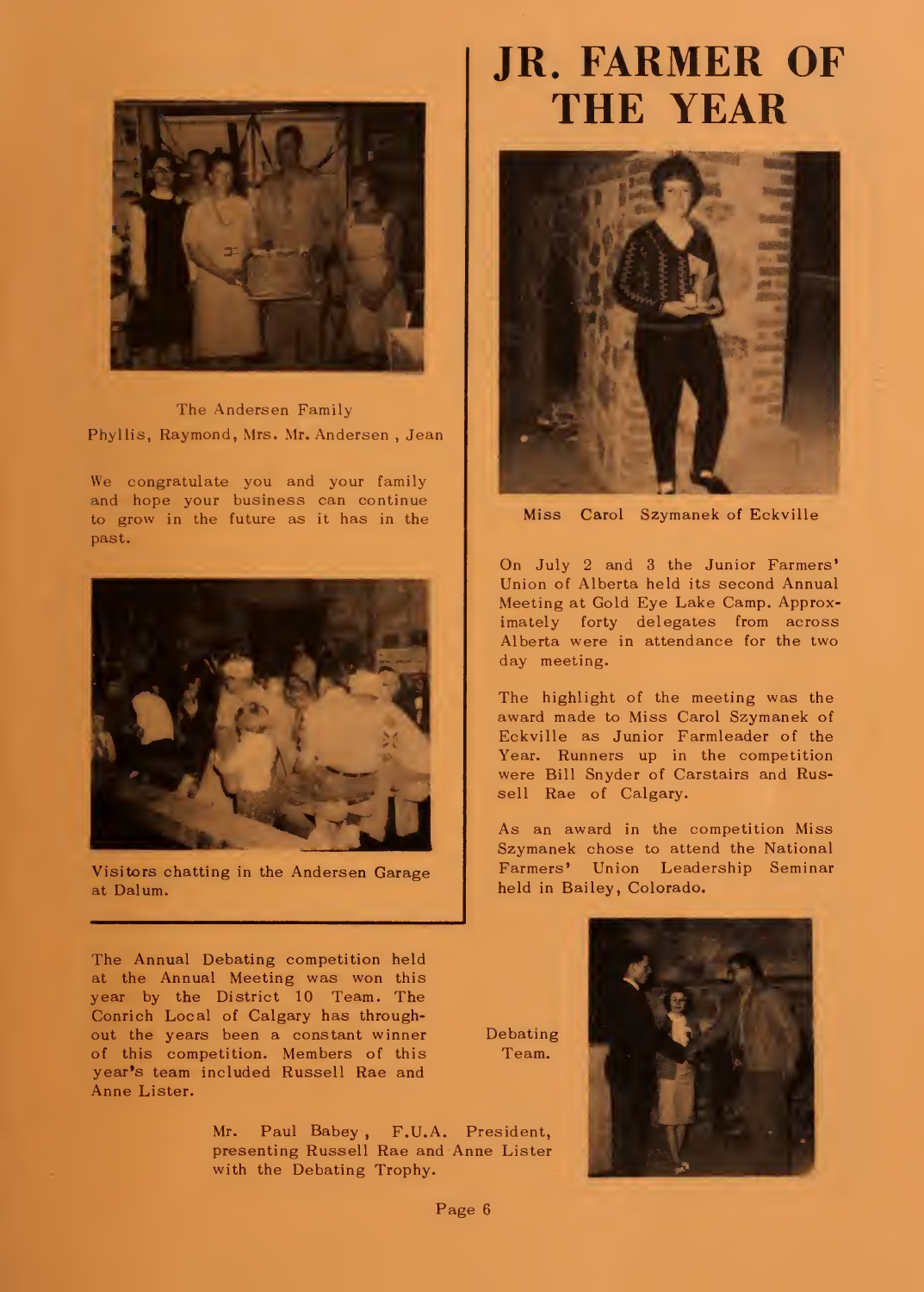

#### SHIPWRECK

fast sailing to the end of this summer<br>cruise. First Mate Gerry McKay h<br>been handling the wheel in representi<br>the U.F.A. "Hesperus" among the re<br>of the fleet. As we go to press, the Calgary Commercial Fastball League's flotilla is fast sailing to the end of this summer's cruise. First Mate Gerry McKay has been handling the wheel in representing  $\|$  <sup>ma</sup> the U.F.A. "Hesperus" among the rest of the fleet.

the U.F.A. "Hesperus" among the report of the fleet.<br>
Serry also piloted the ship out of the harbor, but in mid ocean, the cabin bo<br>
Lyle Hanna moved into the Captain' harbor, but in mid ocean, the cabin boy<br>Lyle Hanna moved into the Captain's<br>their play.<br>B Gerry also piloted the ship out of the Lyle Hanna moved into the Captain's cabin to manage the deck swabbers at their play.

Swabber, has hit five doubles out of his<br>eleven hits. When Doug. Macintosh,<br>luber after his 10thwar, Able Seaman<br>ken Paige has been filling in at the hot Iubber after his 10thwar, Able Sear<br>
Ken Paige has been filling in at the<br>
Conner.<br>
Councr's Mate Harry Wood leads<br>
the attack during each encounter Jack Senakovicz, our regular second swabber, has hit five doubles out of his Credit Clerk Group 1, became a land lubber after his 10th war, Able Seaman Ken Paige has been filling in at the hot corner.

The attack during each encounter and<br>at present has an on-target average of<br>although a veteran of only five<br>clashes with the enemy. Chief Petty 1314. Although a veteran of only clashes with the enemy, Chief P Catcher Merv. Borgeson has been and still has his average view of  $\mathbf{R}^{(314, 414)}$  and a still has his average view of  $\mathbf{R}^{(474, 414)}$  avinging a big big gun and still has his average up at<br>47 4. Swinging a big mop in the clean<br>up slot, is Mike "Swab" Sherman. Mike<br>has scrubbed and swabbed his way to a Gunner's Mate Harry Wood leads off the attack during each encounter and at present has an on-target average of clashes with the enemy, Chief Petty  $\begin{bmatrix} P \end{bmatrix}$ Catcher Merv. Borgeson has been a big gun and still has his average up at up slot, is Mike "Swab" Sherman. Mike has scrubbed and swabbed his way to <sup>a</sup> .302 average.

the streamed of the streamed represen-**1111** has real good, white capped represent M<br>**1111** tation at centredeck in the person of So Murray Christensen. The cabin boy's<br>assistant Bern Quellette and Ray "Barn-<br>acle Bill" Hager rounds out the list **Kill arm** has won him three battles with the The Stevedore's Union at our warehouse assistant Bern Ouellette and Ray "Barnacle Bill" Hager rounds out the list of the regular crew. Ray's strong right enemy and a very outstanding 0.82 Earned Rust Average. Page 7

Other old salts that we've been able to call up from the hold include "Torpedo" Jepps, "P.T. 109" Volk and "Depth Charge" Reimer.

Next season our albatross will fly again!

Congratulations to Fred Padawell for selling the most freezers during a recent contest. We understand Fred and his wife were rewarded with a very nice night on the town.

The Steno Department has been swamped with work so a couple of new gals were employed - Verna Meyer and Sylvia Halicki. Sylvia is not exactly new to the company, she previously worked at the Edmonton Warehouse. The staff and management hope you enjoy your stay here.

#### ENGAGEMENTS

Bill Clark and Linda Lauret are to be wed in '6 5. Jack Senakovicz's and Lorraine Nasadyk's big day is September 5. Hazel Walker is also taking the big step on August 14. The lucky fellow is Harry Duncan.

Congratulations to you all.

The Dividend Department has two new personalities - Jean Bittorf and Kenneth Paige. Hope you have a long stay with us.

The barbecue was a success though the weather put a damper on it. One of the highlights of the evening was Joe Miller singing a few Irish and Scottish songs.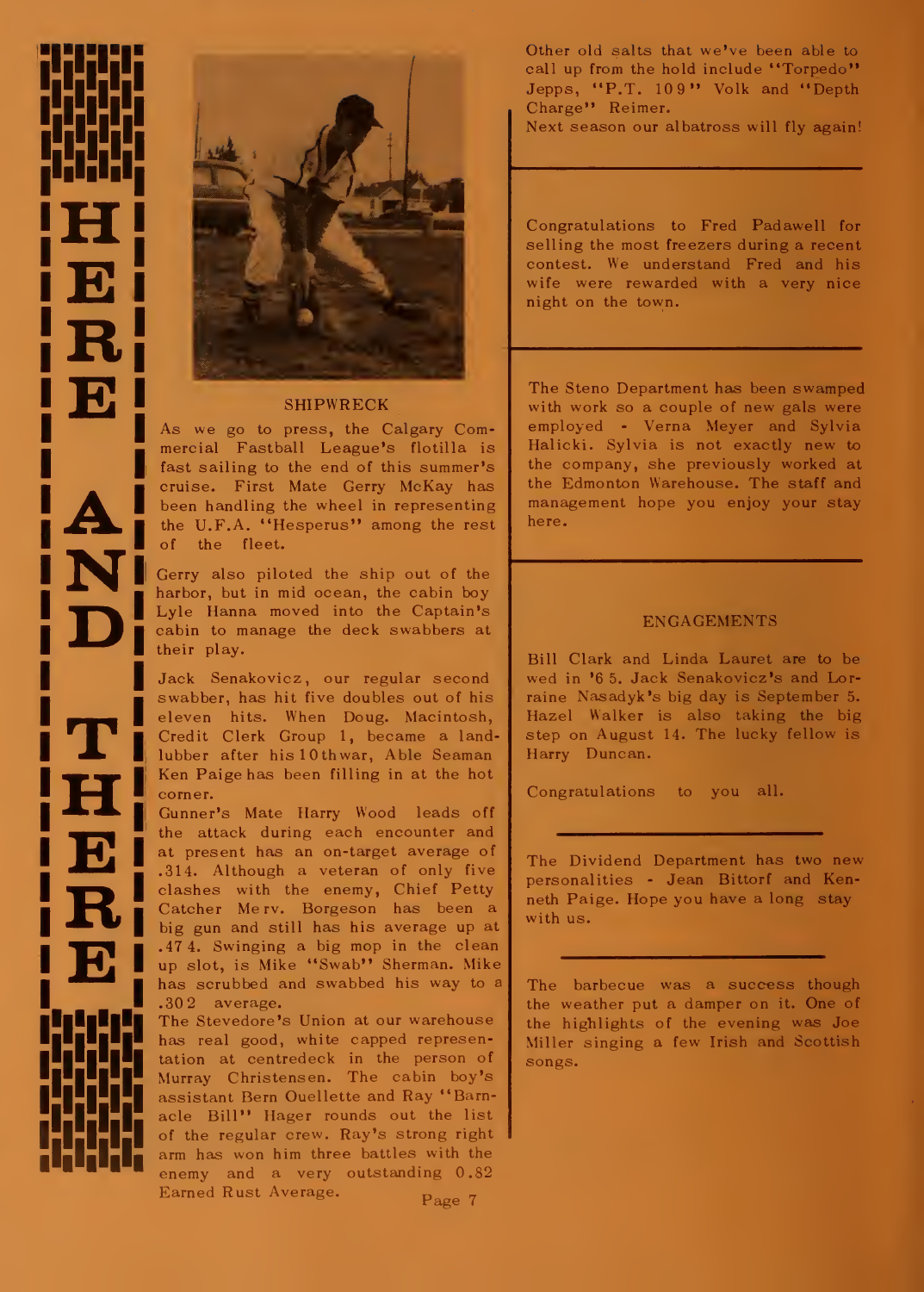## SERVICE AWARDS



WARD SMITH

FARM SUPPLY MANAGER

OVER <sup>10</sup> YEARS SERVICE



GORDON AGAR **STATISTICIAN** 

OVER <sup>15</sup> YEARS SERVICE

These two gentlemen along with Ed. Hutchison were recently awarded their service buttons for service to United Farmers of Alberta Co-op.

#### PETROLEUM DIVISION



U.F.A. Co-op's Expansion Programme is in full swing now with the opening of a new agency at Manning, Alberta. Until the opening of this agency this area was served by outlets at Notikewin and North Star. Before the end of the year it is hoped to have a bulk plant under construction in the new marketing area of La Crete. This will be U.F.A. Co-op's most northerly outlet, some 160 miles north of Peace River. Buck Lake and Thorsby have also been selected as locations to build new bulk agencies and these should be under construction before the end of July. In addition to these new agencies the bulk plants at Alliance, Claresholm, Granum, Lacombe, Milk River, Nobleford, Strathmore and Vegreville have been rebuilt. These agencies now have a modern bulk plant second to none, in which our agents and ourselves are justly proud. Before this fiscal year ends the rebuilding of bulk plants at Nanton, Mannville and Onoway will either be under way or completed. It is also hoped that the agency at Grim shaw will be rebuilt. The moving of our existing bulk plant at Red Deer, some three hundred feet to the west, immediately opposite the gates to our Farm Supply Centre has now been completed. This move was made necessary for the City of Red Deer to put through the 45th. St. By-Pass. All costs of moving this plant are being borne by the City of Red Deer. Plans are under way at the present time for rebuilding a number of other agencies, however, the final steps in purchasing property, receiving approvals, and surveying the properties are not completed. Our painting programme for the year has been laid out and two contract painters are taking care of the entire province for us. This painting programme was plan ned in conjunction with the area supervisors' recommendations and include painting of tankage retail pumps, service stations and offices.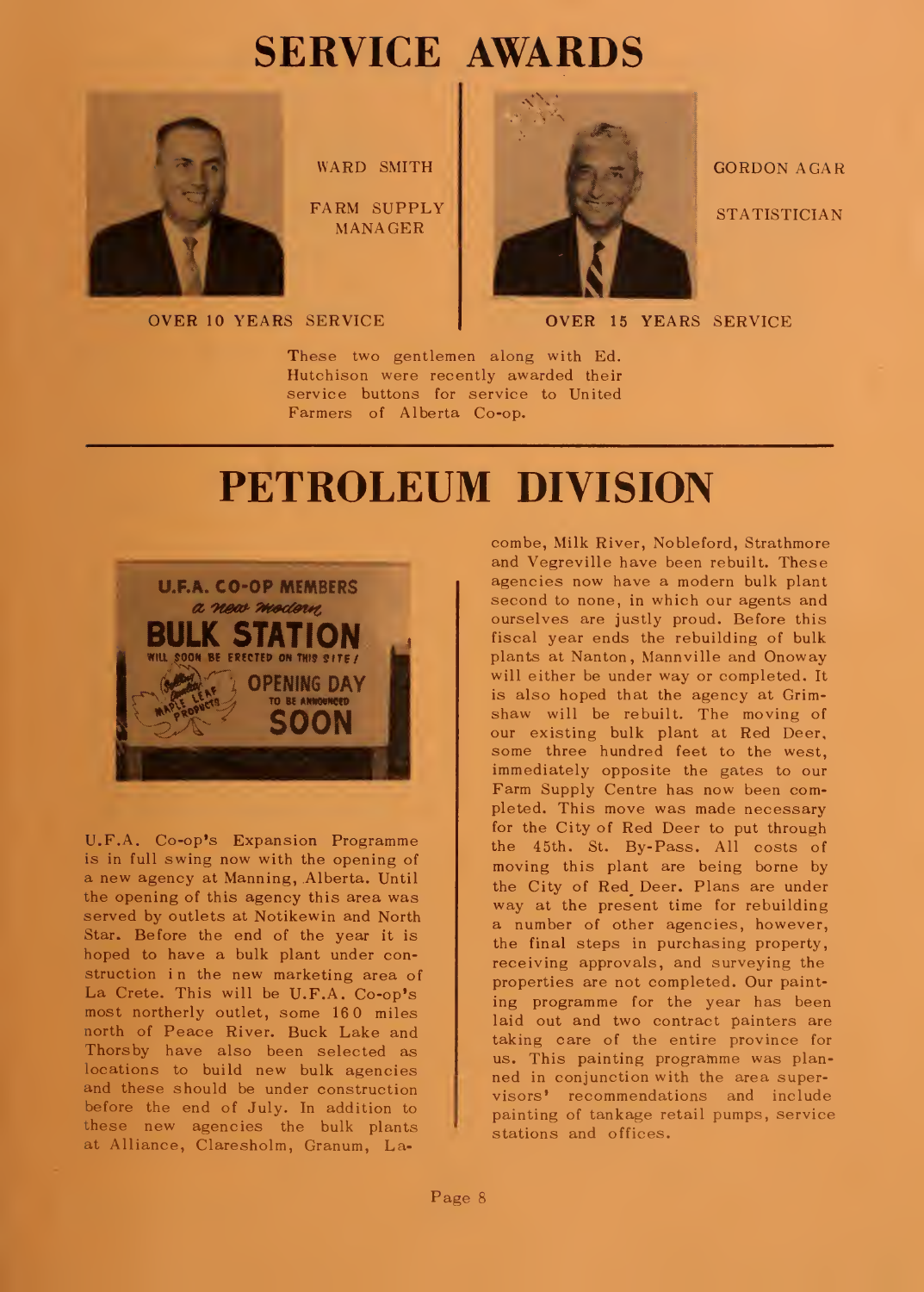# FARM YOUNG PEOPLES WEEK



The 46 th Annual Farm Young People's Week was held from June 16 to 26 at the University of Alberta, Edmonton. Eighty-six farm young people from all parts of Alberta spent an enjoyable and informative ten days of introduction to University Campus and University life. Although much of the time was spent in classrooms studying various subjects, enough time was allowed for guided tours and recreation. The major complaint of the sixty-three boys attending Farm Young People's Week was the lack of girls. Only twenty-three in all. For the first time this year the new residence and cafeteria were used, affording very good sleeping quarters and meals.

One of the gentlemen connected with Farm Young People's Week almost since its inception, Colonel E.W. Gormack, has announced his retirement from the Department of Extension. Col. Cormack's keen sense of humor will be greatly missed by the Organization connected with Farm Young People's Week.



Mr. Ed Ness of the Alberta Wheat Pool making presentation to E.W. Cormack.

During the closing banquet a silver tray was presented to Col. Cormack by the Alberta Wheat Pool, United Grain Growers, Farmers' Union of Alberta and the United Farmers of Alberta Co-operative Limited, showing their appreciation of his services over the past years.



Staff during a re-energizing period.

### DELEGATE ELECTIONS

This year with the re-allocation of delegates to U.F.A. Co-op there has been a substantial increase in the number of delegates to be elected. The nominations for the following people have been received and ballots are being prepared for the elections. In a subdistrict where only one candidate is nominated the position is considered won by acclamation.

| Subdistrict    | County or M.D. | Name                       | Address                      |
|----------------|----------------|----------------------------|------------------------------|
| $\overline{2}$ | Grande Prairie | Ed. McIntosh               | Box 207 Grande Prairie       |
| 3              | High Prairie   | A.S. Gall                  | Valleyview                   |
| 4              | Smoky River    | Gerard Bugeaud             | Falher                       |
| 6              | Peace          | Wm. H. Pimm<br>E.F. Iddins | Grimshaw<br><b>Brownvale</b> |
|                |                | Page 9                     | <b>CONTINUED ON PAGE 10</b>  |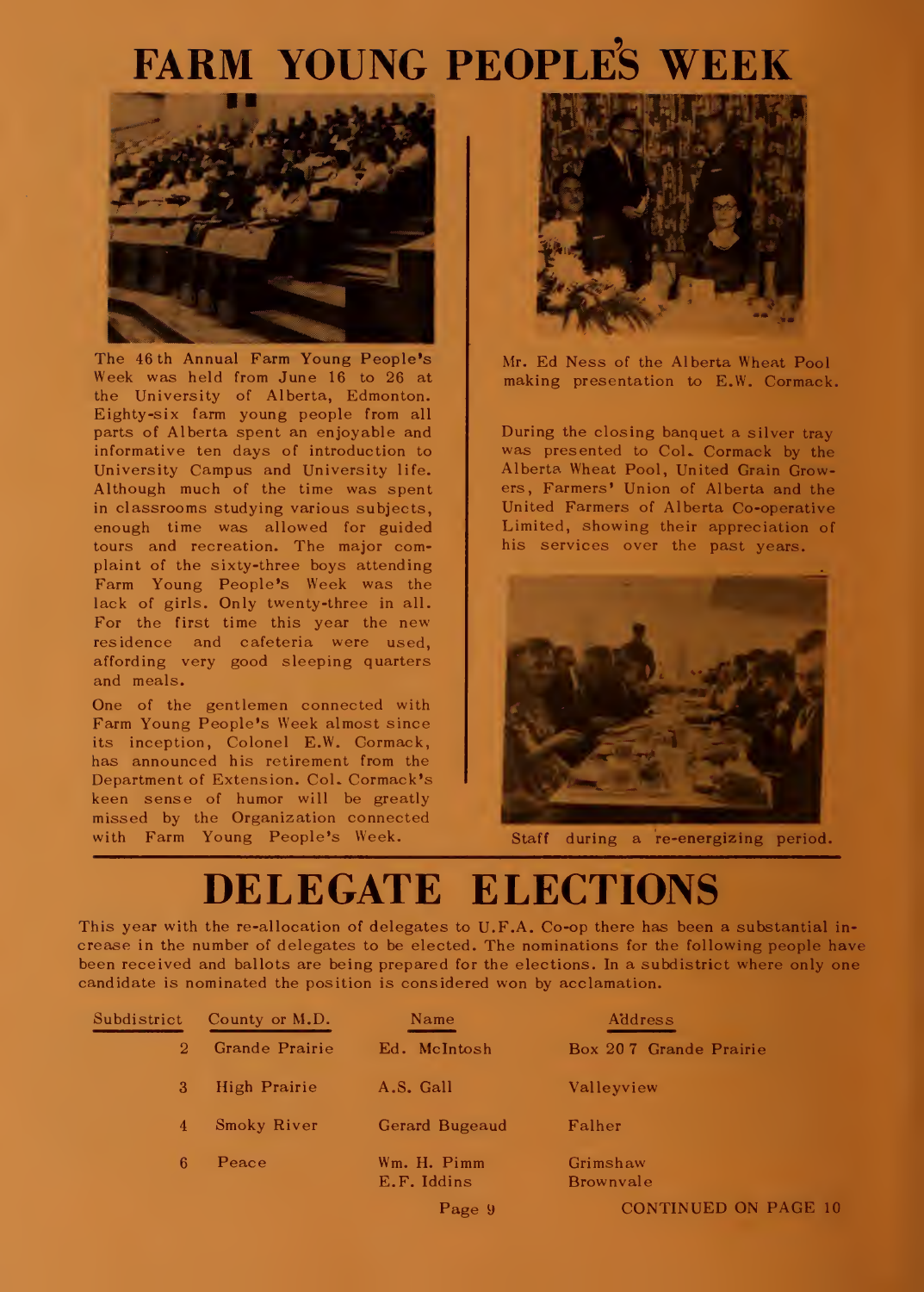#### **DELEGATE ELECTIONS ( CONT'D ).**

| SUBDISTRICT | COUNTY OR M.D.  | NAME                                                                                | ADDRESS                                                    |
|-------------|-----------------|-------------------------------------------------------------------------------------|------------------------------------------------------------|
| 8           | Lacombe         | Ewen McDonald                                                                       | Box 175 Alix                                               |
| 10          | Wetaskiwin      | Wm. Runte                                                                           | Box 99 Wetaskiwin                                          |
| 11          | Leduc           | A.M. Knull                                                                          | Leduc                                                      |
| 12          | Strathcona      | Elwood H. Galloway<br>Emile G. Goudreau                                             | Box 637 Fort Saskatchewan<br>R.R. #1 South Edmonton        |
| 13          | Stony Plain     | Herbert Kotscherofski Stony Plain<br>Philip Litzenberger<br><b>J.J.</b> Shenfield   | Box 231 Stony Plain<br>Box 247 Spruce Grove                |
| 14          | Drayton-Edson   | G.R. Getson                                                                         | Chip Lake                                                  |
| 16          | Rockyview South | M.R. Smith                                                                          | R.R.#2 Calgary                                             |
| 18          | Mountain View   | C.D. Harder<br>Hugh M. Thompson                                                     | Carstairs<br>Box 56 Olds                                   |
| 20          | Red Deer East   | Norman S. White                                                                     | Kneehill Valley                                            |
| 22          | Pincher Creek   | Hans Hasselmann                                                                     | Twin Butte                                                 |
| 24          | Lethbridge      | Howard B. Haney                                                                     | Picture Butte                                              |
| 25          | Taber           | Fred Hallworth                                                                      | Box 692 Taber                                              |
| 26          | Forty-Mile      | John W. Ehnes<br>Claude Stevens                                                     | Box 238 Foremost<br>Foremost                               |
| 27          | Warner          | Ronald E. Hutchinson Box 235 Warner                                                 |                                                            |
| 28          | Cardston        | Harold Farries<br>J.L. Hoyt<br>James K. Hadfield<br>Larry L. Lang<br>Eldon G. Olsen | Del Bonita<br>Del Bonita<br>Owendale<br>Cardston<br>Beazer |
| 30          | Acadia          | Marshal Bingeman<br>Lorne Proudfoot                                                 | Esther<br>Chinook                                          |
| 32          | Starland        | James Gaschnitz                                                                     | Drumheller                                                 |
| 34          | Newell          | Phil E. Duby                                                                        | Rainier                                                    |
| 35          | Vulcan          | D.H. Galbraith<br>Robert Gerding                                                    | Vulcan<br>Vulcan                                           |
| 36          | Camrose North   | John A. Holmberg                                                                    | Hay Lakes                                                  |
| 37          | Camrose South   | A.H. Friend                                                                         | Rosalind                                                   |
| 38          | Flagstaff       | Glenn H. Lunty<br>Roy Rands<br>A.W. Widlake                                         | Forestburg<br>Alliance<br>Sedgewick                        |

CONTINUED ON BACK COVER